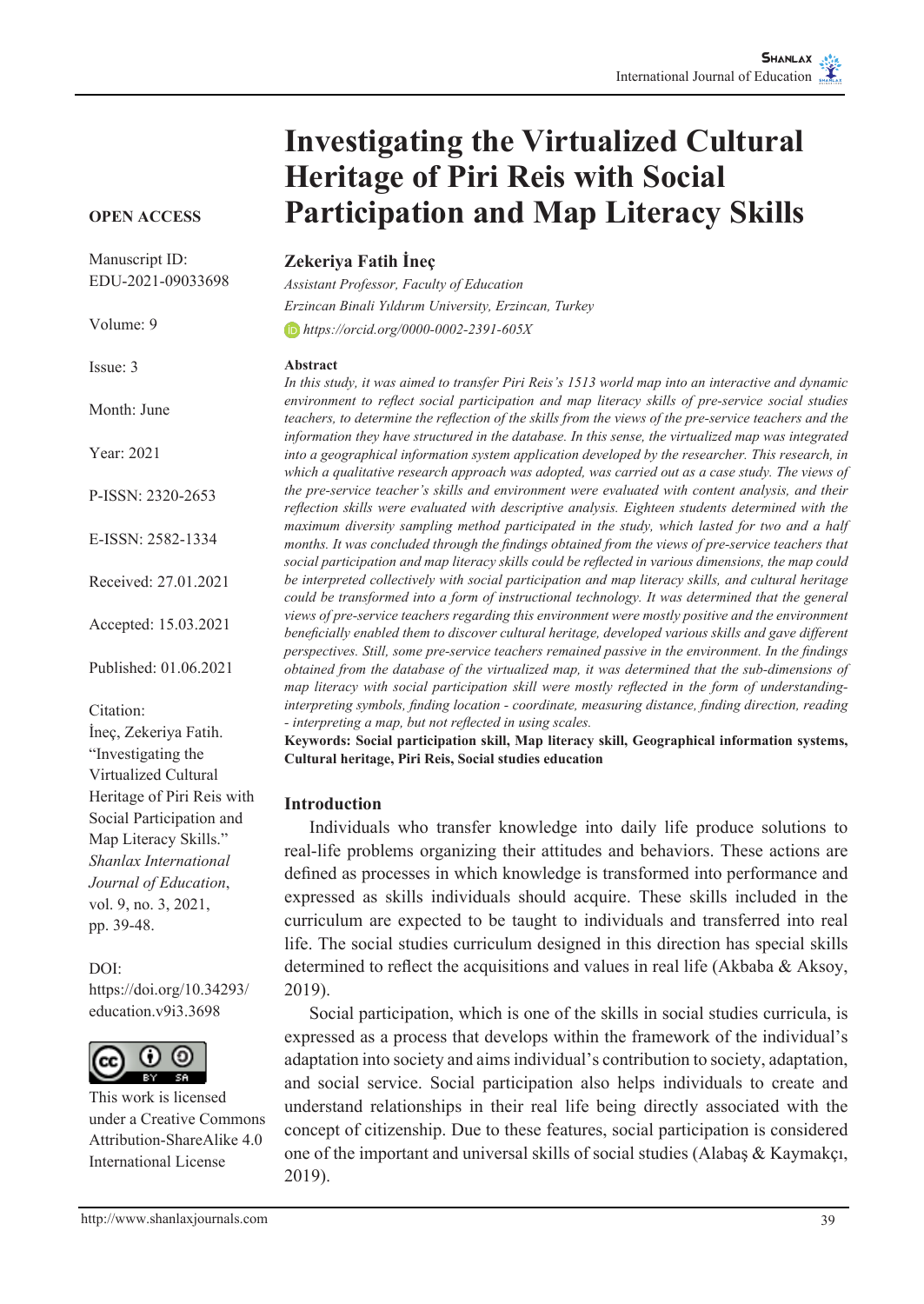Map literacy, on the other hand, refers to the acquisition of skills such as understanding and interpreting symbols on the map, finding direction, position, and coordinate, using a scale, measuring distance, and map reading and interpreting (Sönmez, 2019). Map literacy corresponding to every activity in real life of individuals is one of the basic skills of the social studies curriculum. Therefore, map literacy becomes prominent in individuals' perception and interpretation of their environment (Sönmez, 2013).

Whereas social participation included in social studies curricula with the COVID-19 pandemic process has been discussed, map literacy has been transformed into a skill with a completely digital infrastructure with Web2.0 and Web3.0 technologies. The appearance of technology in all areas of our lives (Arıkan & Özgür, 2020) ensures that this special infrastructure of map literacy is designed by the team and group work of the users. Thus, products that are collectively structured with social cooperation are created. On the other hand, the virtualization and reinterpretation of the map dated 1513 by Piri Reis, which is considered cultural heritage, can be described as a different meeting of the old and the new.

The map dated 1513 was drawn by Piri Reis, whose real name was Muhiddin Piri. Apart from this, there was also a world-famous nautical guidebook, Kitab-ı Bahriye, written by Piri Reis. Besides the content of the work was entirely based on real geographic data, Piri Reis's observations were also included in the book. The book also reflected the political knowledge of the period. There was a lot of information from the Indian expeditions of the Portuguese and the Dutch and the discovery of the American continent called Antilia. The map dated 1513 included the western coasts of Europe and Africa, the Atlantic Ocean, and America. In this sense, the work was considered to be worthy for analyzing (İnan, 2018). In addition to various maps, there were also world maps in the book (Figure 1).



**Figure 1: Map Samples in Kitâb-ı Bahriye**

In the research, the world map drawn by Piri Reis was integrated into an internet-based geographic information systems application (İneç, 2012; İneç & Akpınar, 2012) developed by the researcher to enable pre-service social studies teachers to reflect their map literacy skills. The locations on the map, on the other hand, were designed as windows where common information was structured to use social participation skills. Therefore, the study aimed to analyze the reflection level of pre-service social studies teachers' literacy and social participation skills on a virtualized map of Piri Reis drawn in 1513. The study was considered to be remarkable in terms of virtualizing a cultural heritage into a different format and thus making it suitable for the use of two different skills. In this context, answers to the following questions were sought:

Question 1: What are the levels of pre-service social studies teachers' reflecting their social participation and map literacy skills on Piri Reis's virtualized map and their views on this environment? To answer this question, the following questions were asked to the pre-service teachers:

- 1. What are your views on reflection of social participation skills?
- 2. What are your views on the reflection of map literacy skills?
- 3. What are your views on the interpretation of the map with social participation and map literacy skills?
- 4. What are your views on transforming a cultural heritage element into an instructional technology form?
- 5. What are your views on your general determinations?

Question 2: What are the levels of pre-service social studies teachers' reflecting their map literacy skills to Piri Reis's virtualized map with their social participation skills?

## **Method**

### **Research Model**

The research was carried out as a case study within the framework of the qualitative research approach. The reason for preferring this type of research was to describe and analyze the virtual platform in all aspects (Merriam, 2018). Two different stages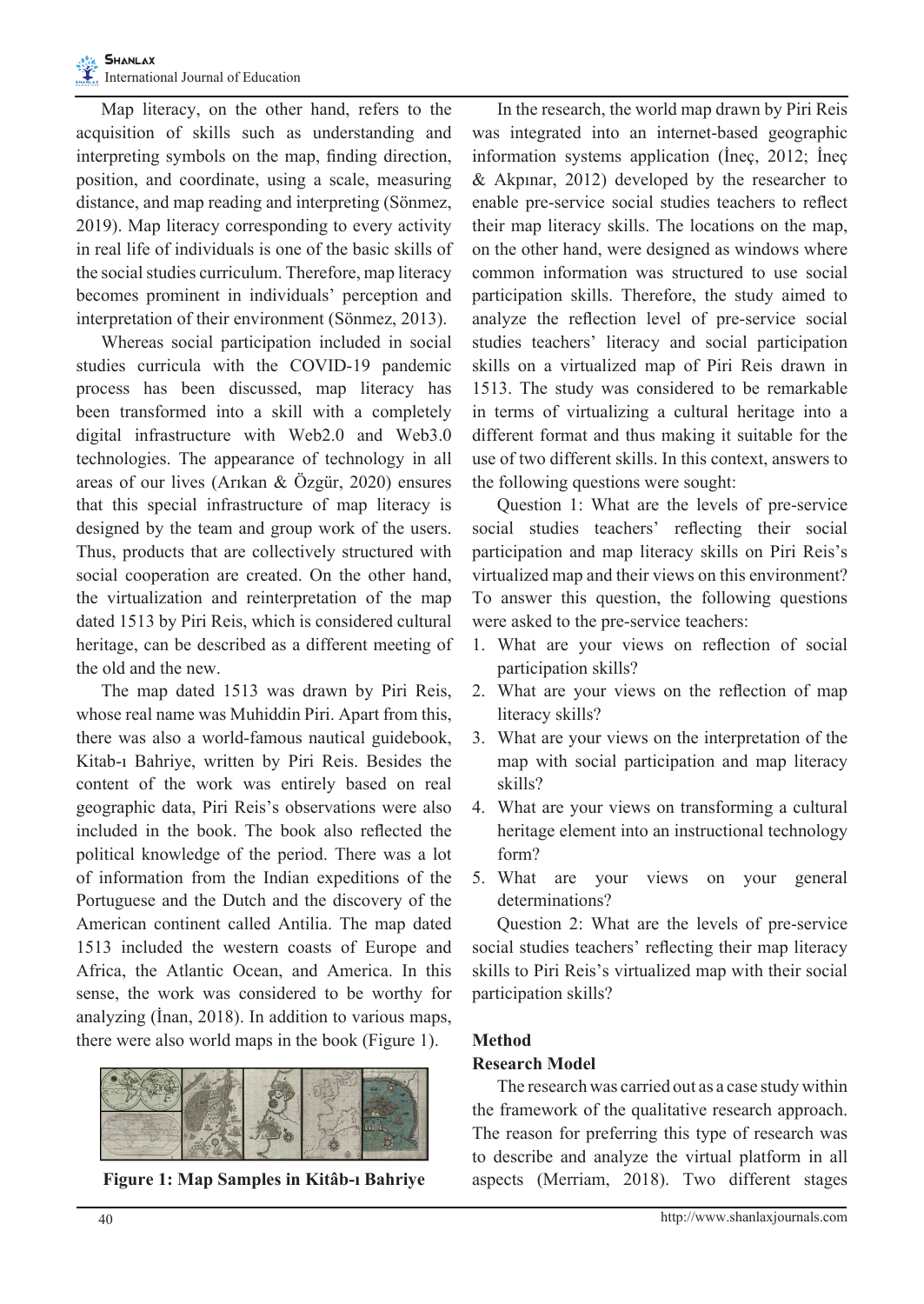were followed in line with the questions that the research sought answers to. Within this framework, standardized open-ended interviews were conducted to do individual interviews for assessing pre-service teachers' skills and the virtual environment. So, the experiences of the pre-service teachers were measured by the case study. Content analysis was used to explain the data obtained. The data that the candidates reflected their map literacy skills collectively on the virtualized map were analyzed with descriptive analysis evaluating as a document (Yıldırım & Şimşek, 2013).

## **Study Group**

The study group included eighteen pre-service social studies teachers determined with the maximum diversity sampling method. The reason for preferring this was to reflect the diversity of individuals' thoughts to the study at the highest level with a small sample group (Yıldırım & Şimşek: 2013).

### **Data Collection Tools**

Two different data collection tools were used in the study. A semi-structured interview form was created by the researcher with the support of experts and literature and converted into an online format to obtain the views of pre-service teachers on the skills and virtual environment. Map literacy skills reflected by the pre-service teachers on the virtualized map with their social participation skills were saved in the application's database. Six sub-dimensions of map literacy (Sönmez, 2019) were used to make a descriptive analysis of the information collectively structured by the pre-service teachers. Research permission was obtained from Erzincan Binali Yıldırım University Rectorate Human Research Ethics Committee to conduct the research. The date of the ethics assessment decision was 30/03/2020, and ethics assessment document issue was: 03/06.

### **Data Analysis**

Content analysis was used to make inferences analyzing the interview transcripts of the pre-service teachers related to skills and virtual environment. Themes with the meanings identified in the content analysis suitable for case studies were determined (Patton, 2018).

Descriptive analysis was performed to analyze the map literacy skill levels reflected by the preservice teachers on a virtualized map with their social participation skills interpreting the findings and summarizing them according to themes (Yıldırım & Şimşek, 2013). The skills recorded simultaneously in the virtual environment were analyzed through six sub-dimensions of map literacy (understanding - interpreting symbols, finding direction, finding location - coordinate, using scale, measuring distance, reading - interpreting map) (Sönmez, 2019).

To calculate the reliability of content and descriptive analyses, the reliability formula suggested by Miles & Huberman (1994) was used, taking the opinions of two experts. In calculations, the reliability of the content analysis was found to be 89%, and the reliability of the descriptive analysis was determined to be 85%. These results were regarded to be reliable (Miles & Huberman, 1994).

## **Material**

For the research, the map of Piri Reis dated 1513 was redrawn by the researcher by the original in graphic processing programs and transferred to the digital environment. After this process, the digital map was integrated into the geographical information systems application called Seyyah developed by the researcher with ADDIE instructional design model (İneç, 2012) and later upgraded to version 1.1 for another study (İneç & Akpınar, 2020). All locations on the map were saved in the Seyyah database by their original. Information was included on the map as clues. The updated system was available to users via researcher's precoder.net domain name (Fig. 2).



**Figure 2: 1513 dated virtualized map of Piri Reis**

### **Research Process**

The research was carried out with extracurricular activities in eight weeks with pre-service teachers studying in the social studies education of a state university education faculty. For the material of the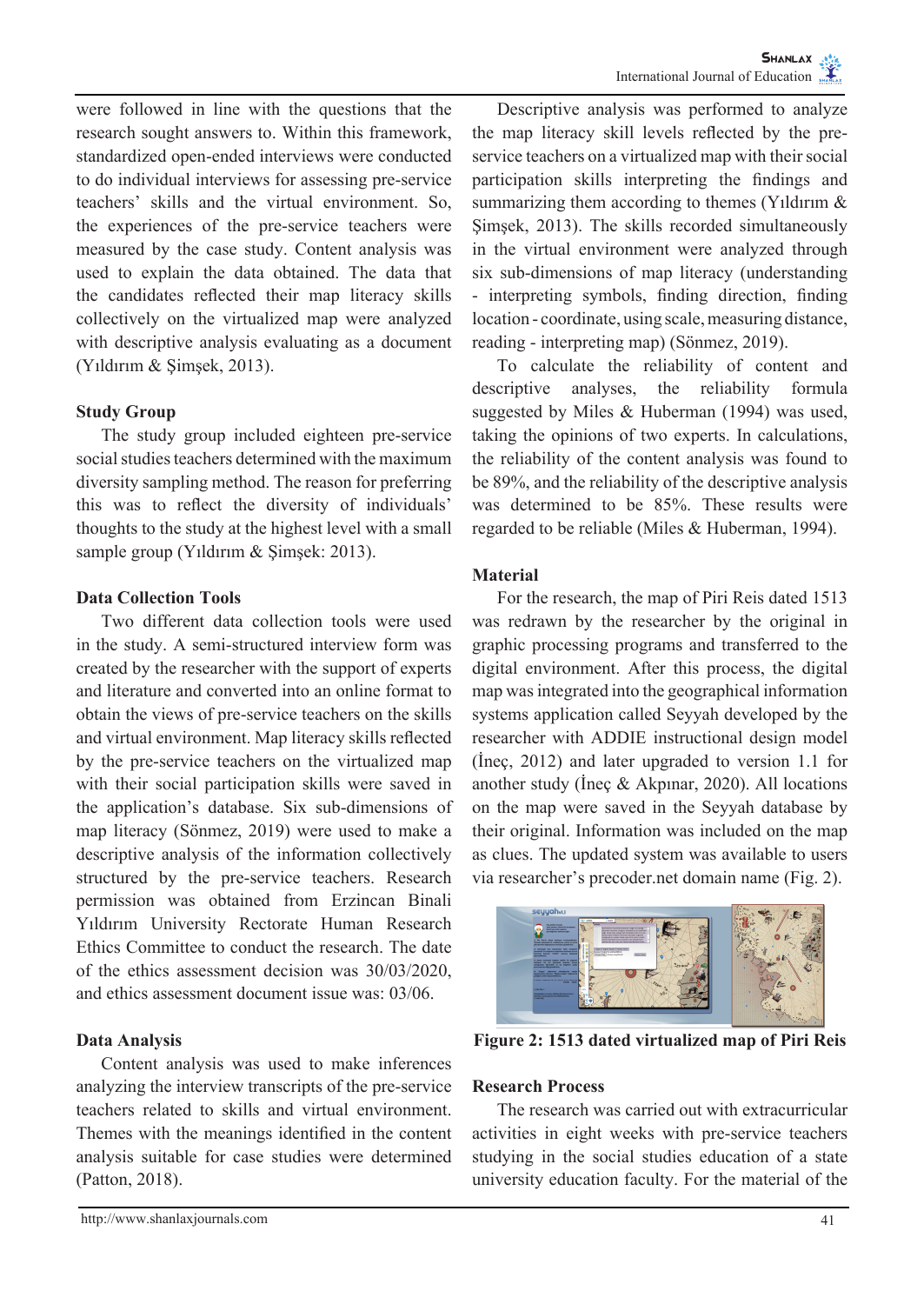research, it took ten days to virtualize the Piri Reis map and three days to link the application named Seyyah with the database. The database was adapted for this research in two days.

studies teachers were noticed to express their views under the theme of "reflected" as social participation was achieved  $(f=4)$ , ideas were developed collectively  $(f=5)$  and different views and thoughts were benefited  $(f=5)$ , and under the theme of "neutral" as active participation should be ensured.

## **Findings**

When Table 1 was analyzed, pre-service social

**Table 1: Views of Pre-Service Social Studies Teachers on Reflecting their Social Participation Skills**

| <b>Themes</b> | Codes                                       | <b>Views</b>                                                                            | Frequency $(f)$ | $\frac{0}{0}$ |
|---------------|---------------------------------------------|-----------------------------------------------------------------------------------------|-----------------|---------------|
|               | Social participation was achieved           | S <sub>2</sub> , S <sub>4</sub> , S <sub>7</sub> , S <sub>9</sub>                       |                 |               |
| Reflected     | Ideas were developed collectively           | S3, S8, S14, S15, S16                                                                   |                 | 77.7          |
|               | Different views and thoughts were benefited | S <sub>10</sub> , S <sub>12</sub> , S <sub>13</sub> , S <sub>17</sub> , S <sub>18</sub> |                 |               |
| Neutral       | Active participation should be ensured      | S <sub>1</sub> , S <sub>5</sub> , S <sub>6</sub> , S <sub>11</sub>                      |                 | 22.2          |
| Total         |                                             |                                                                                         | 18              | 100           |

Some of the views of the pre-service teachers under the 'reflected' theme on reflecting their social participation skills were as follows:

Social participation was achieved: S2: "*We did group work with Seyyah. A team spirit was created. We all acted together. Sometimes we supported each other and sometimes we corrected each other's mistakes. Teamwork requires this.*"

The ideas were developed collectively: S8: "*We performed a study in which social participation was present and common ideas emerged*."

Different views and thoughts were benefited: S13: "*… The subject can be regarded from a different dimension based on different interpretations. In this way, many views appeared with social participation*."

One of the views related to pre-service teachers' reflecting their social participation skills under the theme of "Neutral" was as follows:

Active participation should be ensured: S6: "*We could improve our social participation skills even more with Seyyah. …Better could be done with a good team*."

| <b>Themes</b> | Codes                                                        | <b>Views</b>                                                                                                                                | Frequency $(f)$ | $\frac{0}{0}$ |
|---------------|--------------------------------------------------------------|---------------------------------------------------------------------------------------------------------------------------------------------|-----------------|---------------|
|               | Skill development was achieved                               | S <sub>2</sub> , S <sub>5</sub> , S <sub>11</sub> , S <sub>12</sub> , S <sub>13</sub> , S <sub>14</sub> , S <sub>17</sub> , S <sub>18</sub> |                 |               |
|               | Reflected   A suitable environment for skill<br>was provided | S3, S4, S6, S7, S8, S9, S10, S15, S16                                                                                                       |                 | 94.4          |
| Neutral       | Complicated                                                  | S.                                                                                                                                          |                 |               |
| Total         |                                                              |                                                                                                                                             | 18              | 100           |

When Table 2 was analyzed, pre-service social studies teachers were noticed to express their views on their map literacy skills under the theme of "reflected" as skill development was achieved  $(f=8)$ , a suitable environment for skill was provided  $(f=9)$ , and under the theme of "neutral" as complicated  $(f=1)$ .

Some of the views under the theme 'reflected' on pre-service teachers' reflecting their literacy skills were as follows:

Skill development was achieved: S13: "*… I realized that I have map literacy skills. So when I see*  *a map somewhere, I immediately get curious about different places. This helps me to develop my map literacy skills.*"

A suitable environment for skill was provided: S3: "*Seyyah offered a suitable environment for map literacy. It became possible to develop this skill in it.*"

The view of-service teachers related to reflecting their map literacy skills under the theme of "Neutral" was as follows:

Complicated: S1: "*It seemed a little complicated*."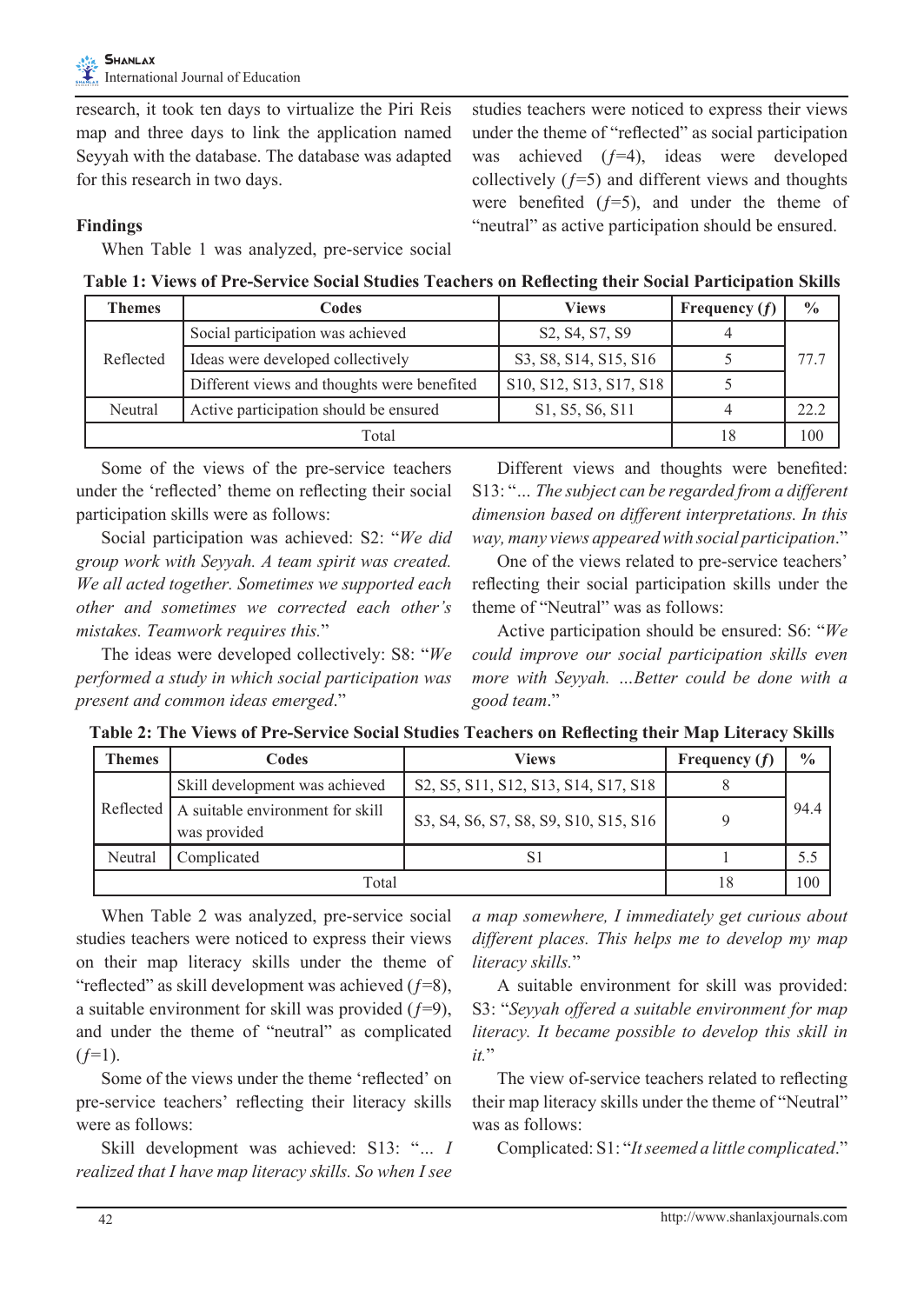| <b>Themes</b>                                           | Codes                                               | <b>Views</b>                                                                                                 | Frequency $(f)$ | $\frac{0}{0}$ |  |
|---------------------------------------------------------|-----------------------------------------------------|--------------------------------------------------------------------------------------------------------------|-----------------|---------------|--|
| Reflected                                               | It enabled discovering while interpreting           | S <sub>1</sub> , S <sub>7</sub> , S <sub>8</sub> , S <sub>10</sub> , S <sub>12</sub> ,<br>S13, S15, S17, S18 |                 | 88.8          |  |
|                                                         | It enabled structuring the information collectively | S2, S3, S4, S5, S11,<br>S <sub>14</sub> , S <sub>16</sub>                                                    |                 |               |  |
| Neutral                                                 | Active participation should have been provided      | S9                                                                                                           |                 | 5.5           |  |
| It should have been productive<br>Not reflected  <br>S6 |                                                     |                                                                                                              | 5.5             |               |  |
| Total                                                   |                                                     |                                                                                                              | 18              | 100           |  |

## **Table 3: Views of Pre-Service Social Studies Teachers on Interpreting the Map with their Social Participation and Map Literacy Skills**

When Table 3 was analyzed, pre-service social studies teachers were noticed to express their views on interpreting Piri Reis' map with their social participation and map literacy skills under the theme of "reflected" as it enabled discovering while interpreting  $(f=9)$ , it enabled structuring the information collectively  $(f=7)$ , under the theme of "neutral" as active participation should have been provided  $(f=1)$ and under the theme of "not reflected" as it was not productive  $(f=1)$ .

Some of the views under the theme of "reflected" related to pre-service social studies teachers' interpreting Piri Reis's map with their social participation and map literacy skills were as follows:

It enabled discovering while interpreting: S10: "*The ideas that were not interpreted in Piri Reis map were interpreted. Different thoughts were suggested*."

It enabled structuring the information collectively: S3: "*It creates an environment that harmonizes multiple ideas*."

The view under the theme of "neutral" related to pre-service social studies teachers' interpreting Piri Reis's map with their social participation and map literacy skills was as follows:

Active participation should have been provided: S9: "*If the group were a little more active and in communication, better results would have been created*."

The view under the theme of "not reflected"related to pre-service social studies teachers' interpreting Piri Reis's map with their social participation and map literacy skills was as follows:

It was not productive: S6: "*We tried to read the map with all group. But it was not very efficient*."

| Table 4: The Views of Pre-Service Teachers on the Transformation of a Cultural Heritage Item into |
|---------------------------------------------------------------------------------------------------|
| an Instructional Technology Form                                                                  |

| Themes                                      | Views                                                                                                                                                      | Frequency $(f)$ | $\frac{0}{0}$ |
|---------------------------------------------|------------------------------------------------------------------------------------------------------------------------------------------------------------|-----------------|---------------|
| It was provided to reach large masses       | S1                                                                                                                                                         |                 | 5.5           |
| Cultural heritage was tried to be analyzed  | S <sub>2</sub> , S <sub>4</sub> , S <sub>6</sub> , S <sub>8</sub> , S <sub>9</sub> , S <sub>10</sub> , S <sub>11</sub> , S <sub>12</sub> , S <sub>17</sub> |                 | 50            |
| Technology-culture interaction was provided | S5, S7, S13, S14, S18                                                                                                                                      |                 | 27.7          |
| It was considered to be a creative idea     | S3, S15, S16                                                                                                                                               |                 | 16.6          |
| Total                                       | 18                                                                                                                                                         | 100             |               |

When Table 4 was analyzed, pre-service social studies teachers' views on transforming a cultural heritage element into an instructional technology form were noticed to be expressed as it was provided to reach large masses  $(f=1)$ , cultural heritage was tried to be analyzed  $(f=9)$ , technology - culture interaction was provided  $(f=5)$ . It was considered to be a creative idea  $(f=3)$ .

The views of the pre-service teachers on transforming a cultural heritage item into an instructional technology form were as follows:

It was provided to reach large masses: S1: "*I think this element of our culture will be more beneficial in the form of instructional technology as it will reach larger masses.*"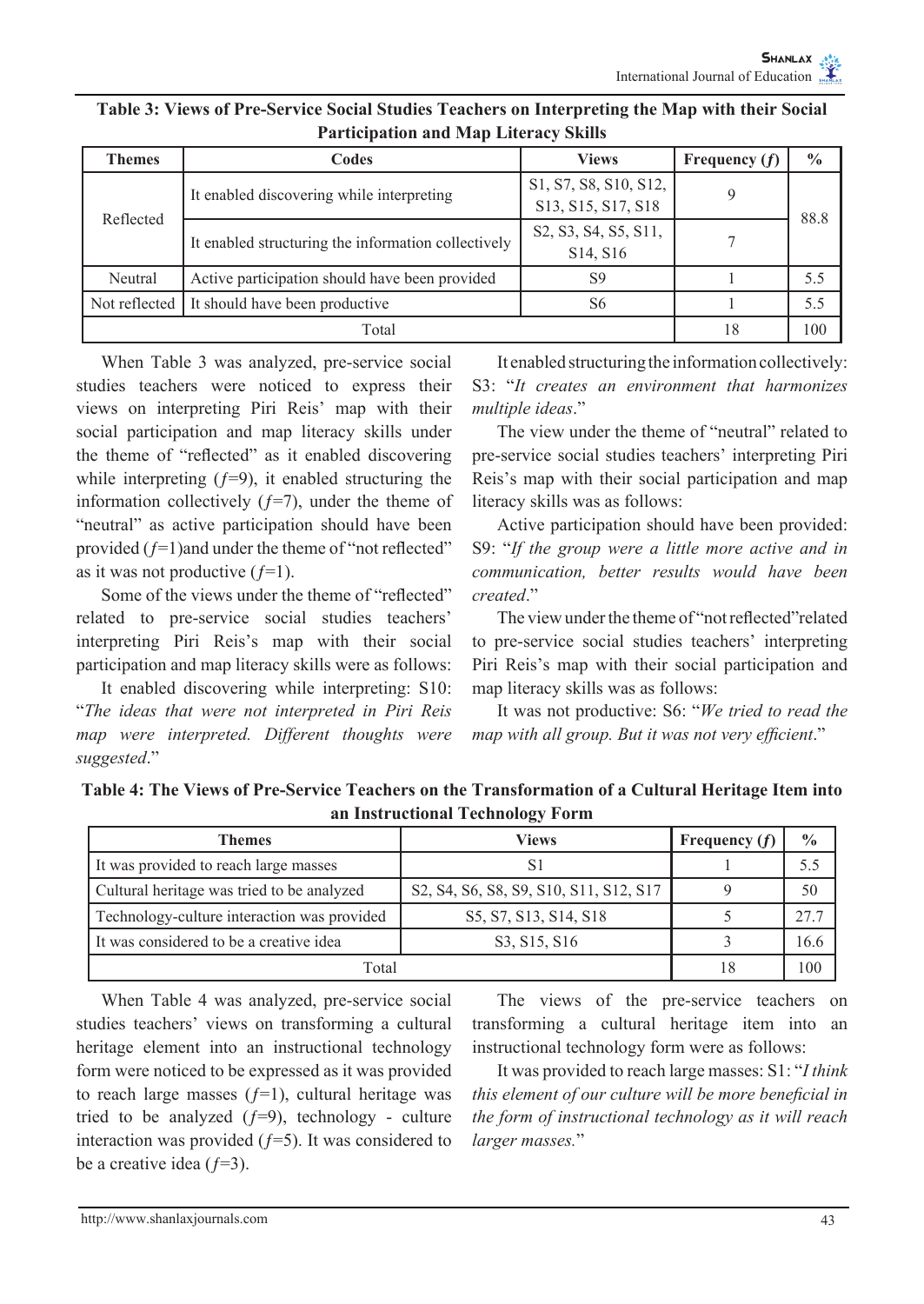The cultural heritage was tried to be analyzed: S4: "*Of course, that is very good. In this way, we both learn new things about our culture and our perspective on our culture is changing or getting stronger.*"

Technology - culture interaction was provided: S18: "*Interpreting an element belonging to our*  *culture is proud, everyone can easily reach turning it into technology. There anyone can interpret what Piri Reis meant. Transforming it into technology makes it easier for us. We can look at any time and understand what he wants to reflect there*."

It was considered a creative idea: S16: "*It is something admirable embracing our values.*"

| <b>Themes</b> | Codes                                    | <b>Views</b>                     | Frequency $(f)$ | $\frac{0}{0}$ |  |
|---------------|------------------------------------------|----------------------------------|-----------------|---------------|--|
|               | It allowed to discover cultural heritage | S2, S6, S12, S13, S17            |                 |               |  |
| Positive      | It was beneficial                        | S3, S8, S11, S14, S16            |                 | 77.7          |  |
|               | It developed various skills              | S7, S15                          |                 |               |  |
|               | It gave different perspectives           | S <sub>4</sub> , S <sub>10</sub> |                 |               |  |
| Neutral       | It should be developed                   | S <sub>1</sub>                   |                 | 5.5           |  |
| Negative      | The group members were passive           | S5, S9, S18                      |                 | 16.6          |  |
| Total         |                                          |                                  | 18              | 100           |  |

**Table 5: Views of Pre-Service Teachers Related to their General Determinations**

When Table 5 was analyzed, pre-service social studies teachers were noticed to express their views on their general determinations under the theme of "positive" as it allowed them to discover cultural heritage  $(f=5)$ , which was beneficial  $(f=5)$ , it developed various skills  $(f=2)$ . It gave different perspectives( $f=2$ ) under the theme of "neutral" as it should be developed  $(f=1)$  and under the theme of "negative" as the group members were passive  $(f=3)$ .

Some views of the pre-service teachers related to their general determinations under the theme of "positive" were as follow:

It allowed us to discover cultural heritage: S12: "*We continued the opinions of others evaluating Piri Reis's map with social participation skills. I had the chance of analyzing and interpreting this map which was our culture more closely*."

It was beneficial: S8: "*It was enjoyable to be on such a platform. It was a very beneficial study*."

It developed various skills: S7: "*Seyyah improved our skills and views…*"

It gave different perspectives: S10: "*We gained different perspectives interpreting the map of Piri Reis in the virtual environment with different ideas. I had not studied this map in such detail before. Thanks to this, I had the opportunity to analyze.*"

One of the views of the pre-service teachers related to their general determinations under the theme of "neutral" was as follow:

It should be developed: S1: "*I believe that if it is studied a little more, it will yield positive results*."

One of the views of the pre-service teachers related to their general determinations under the theme of "negative" was as follow:

The group members were passive: S5: "*… We could not create the desired product because we could not participate as required. We could do this. Differently, I do not know, ensuring more participation, with the application in a conversation mood maybe would make us more effective...*"

**Table 6: Pre-Service Social Studies Teachers' Level of Reflecting the Map Literacy Skills with their Social Participation Skills in a Virtualized Map of Piri Reis**

| Themes        | Codes                                   | <b>Participants</b>                                                                                | Frequency $(f)$ |
|---------------|-----------------------------------------|----------------------------------------------------------------------------------------------------|-----------------|
|               | Understanding $\&$ interpreting symbols | S1, S4, S5, S6, S10, S12,<br>S <sub>13</sub> , S <sub>14</sub> , S <sub>17</sub> , S <sub>18</sub> | 10              |
| North America | Finding location & coordinate           |                                                                                                    |                 |
|               | Measuring distance                      |                                                                                                    |                 |
|               | Reading & interpreting map              |                                                                                                    |                 |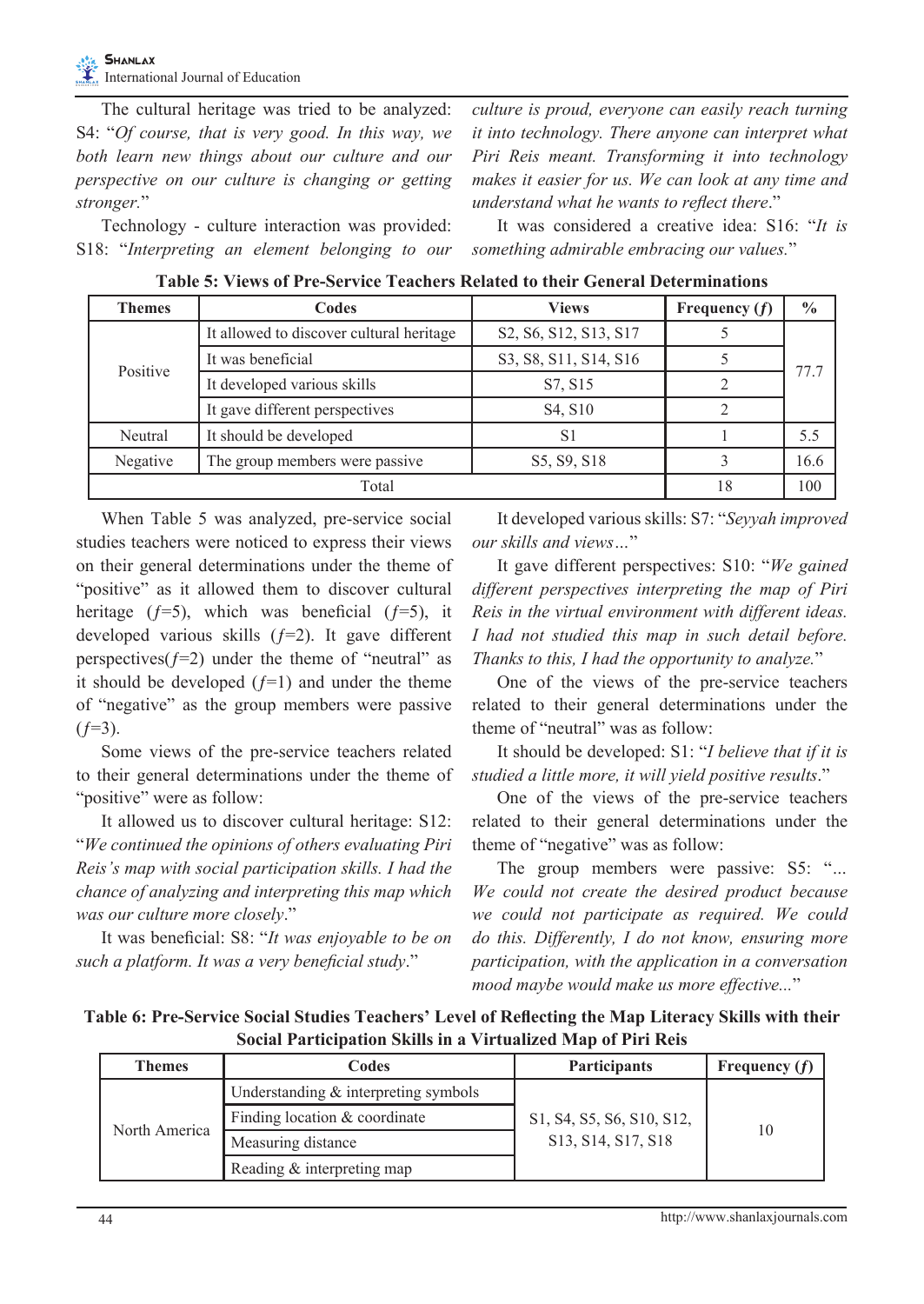| Central America     | Understanding $&$ interpreting symbols |                                                                                                                                   | 10 |
|---------------------|----------------------------------------|-----------------------------------------------------------------------------------------------------------------------------------|----|
|                     | Finding direction                      | S2, S3, S5, S7, S8, S10,                                                                                                          |    |
|                     | Finding location & coordinate          | S13, S14, S16, S18                                                                                                                |    |
|                     | Reading & interpreting map             |                                                                                                                                   |    |
|                     | Understanding & interpreting symbols   |                                                                                                                                   |    |
| North America       | Finding location & coordinate          | S <sub>2</sub> , S <sub>3</sub> , S <sub>5</sub> , S <sub>6</sub> , S <sub>7</sub> , S <sub>10</sub> ,<br>S13, S15, S14, S16, S17 | 11 |
|                     | Reading & interpreting map             |                                                                                                                                   |    |
|                     | Understanding & interpreting symbols   |                                                                                                                                   |    |
| Africa              | Finding direction                      | S <sub>1</sub> , S <sub>2</sub> , S <sub>3</sub> , S <sub>4</sub> , S <sub>6</sub> , S <sub>8</sub> , S <sub>9</sub> ,            | 13 |
|                     | Finding location & coordinate          | S <sub>10</sub> , S <sub>11</sub> , S <sub>13</sub> , S <sub>15</sub> , S <sub>16</sub> ,<br>S <sub>18</sub>                      |    |
|                     | Reading & interpreting map             |                                                                                                                                   |    |
|                     | Finding direction                      |                                                                                                                                   | 9  |
| Europe              | Finding location & coordinate          | S <sub>1</sub> , S <sub>3</sub> , S <sub>4</sub> , S <sub>5</sub> , S <sub>7</sub> , S <sub>11</sub> ,<br>S13, S14, S15           |    |
|                     | Reading & interpreting map             |                                                                                                                                   |    |
| <b>Trade Routes</b> | Understanding & interpreting symbols   |                                                                                                                                   |    |
|                     | Finding direction                      | S <sub>1</sub> , S <sub>2</sub> , S <sub>3</sub> , S <sub>4</sub> , S <sub>7</sub> , S <sub>8</sub> ,                             | 12 |
|                     | Finding location & coordinate          | S <sub>10</sub> , S <sub>11</sub> , S <sub>13</sub> , S <sub>15</sub> , S <sub>16</sub> ,<br>S <sub>18</sub>                      |    |
|                     | Reading & interpreting map             |                                                                                                                                   |    |
| Total               |                                        |                                                                                                                                   | 18 |

When Table 6 was analyzed, it was noticed that there were different sub-dimensions of map literacy under six different themes in the map when the information that pre-service social studies teachers constructed together was evaluated. The coding was noticed to be created as understanding & interpreting symbols, finding location & coordinates, measuring distance, reading & interpreting map under the theme of "North America"  $(f=10)$ , understanding & interpreting symbols, finding direction, finding location & coordinates, reading & interpreting map under the theme of "Central America"  $(f=10)$ , understanding & interpreting symbols, finding location & coordinates, reading & interpreting map under the theme of "South America"  $(f=11)$ , understanding & interpreting symbols, finding direction, finding location & coordinate, reading & interpreting map under the theme of "Africa"  $(f=13)$ , finding direction, finding location & coordinate, reading & interpreting map under the theme of Europe  $(f=9)$ , and understanding & interpreting symbols, finding directions, finding location & coordinates, reading & interpreting map under the theme of "trade routes"  $(f=12)$ .

Some of the common views of pre-service teachers were as below:

North America *(understanding & interpreting symbols, finding location & coordinates, measuring distance, reading & interpreting map): "This continent is the American continent. It was discovered by Christopher Columbus. Columbus thought this continent was India. When they first set foot here, they met and fought the Mayans. The Spanish and Portuguese who learned about this place later invaded this continent and destroyed the civilizations here and met with many riches. …This region was under the colony of Portugal for a long time. Portugal established its colonies here. …When we started from the clues, those who discovered this continent built the people here and it has been said that they wandered naked. Maybe the people living here were far from civilization. …The Turkish people discovered this continent before Columbus and named it the Continent of Antilia. The difficult and costly voyages to be made on the continent's adventure were not regarded to be correct."*

Central America *(understanding & interpreting symbols, finding direction, finding location & coordinates, reading & interpreting map): "The people mentioned in this continent were the Inca and Maya civilizations. …As a result of geographical discoveries, the Spaniards eliminated these*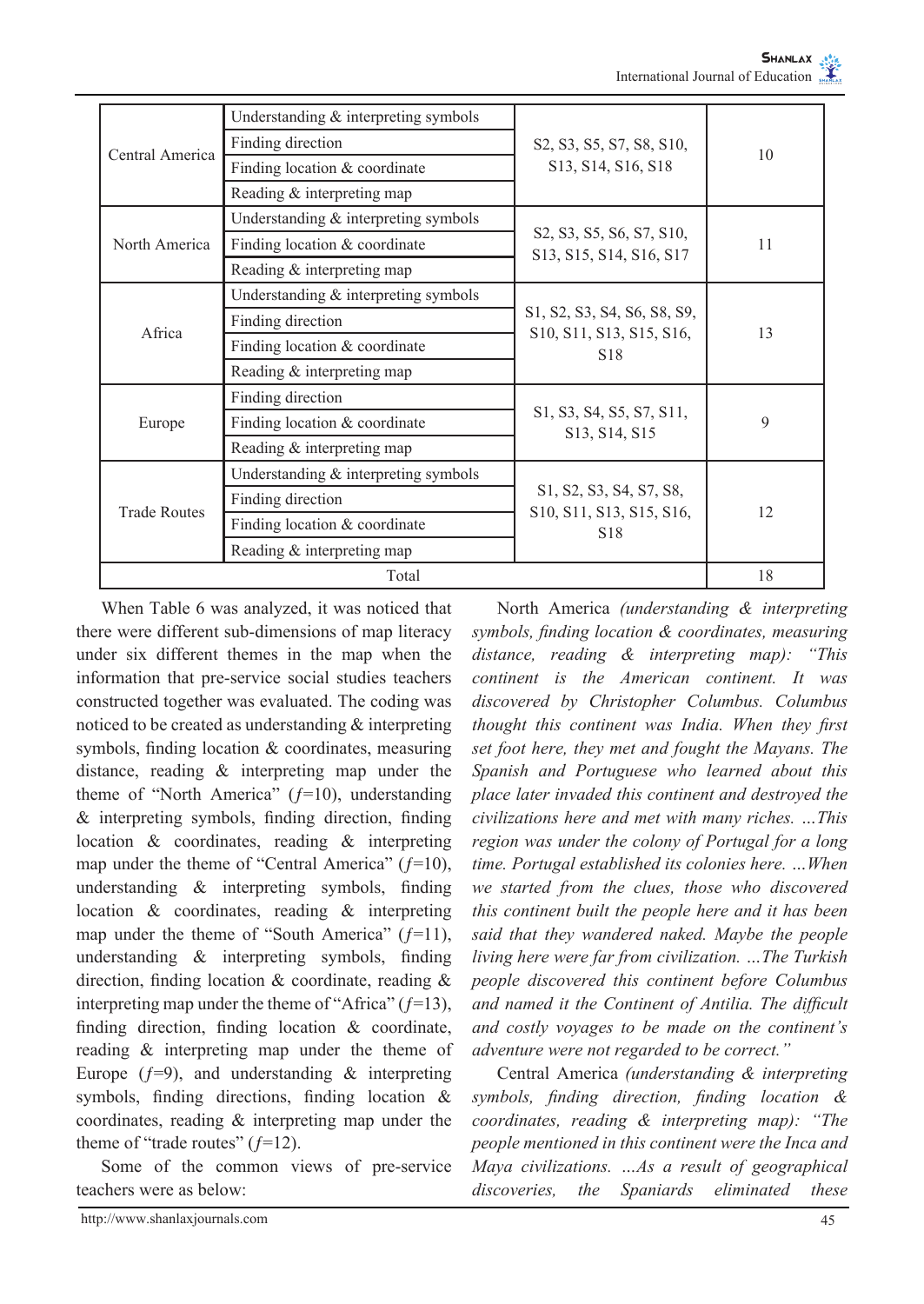*communities one by one and started to establish a colony. The continent of America was discovered by the Genoese seafarer Christopher Columbus. …While the Spaniards came to this region, they brought germs and some diseases together. Because of this, 20 million people lost their lives. As stated in his tip, the colonization of this place started from religion and agriculture. …With the discovery of this place, the theory of the endless Atlas Ocean was also refuted."* 

South America *(understanding & interpreting symbols, finding location & coordinates, reading & interpreting map): "This continent is South America. Since different climatic types are seen on this continent, different animal types have emerged as well. And in some places, it has limited the living space. …That's why the Portuguese resembled the animals living in this continent, different from their climates to monsters. …Since this region is very hot, there are not many places built here and people have lived here in tribes. …Because the tribes lived together, the Portuguese could not invade here, and this place remained in ruins. Because the animals they see here were unlike the animals in their habitats and saw them for the first time, they likened them to monsters. Although they could not exploit this place, it attracted the attention of the Portuguese and even they wanted to tell what they saw returning to their own country, not going to India."*

Africa *(understanding & interpreting symbols, finding direction, finding location & coordinate, reading & interpreting map): "If we look at the animals in the pictures, we can understand that they are resistant to heat and drought. These features show that this region is the African continent. … It is also seen that people believe in different types of religion, that is, half-human and half-animal. It seems that everywhere is surrounded by castles. This shows that the country is under colonization. …As it can be understood, while the side of Africa facing the Atlantic Ocean and North Africa have been shaped by various civilizations, the indigenous people are dominant in Central and South Africa. In addition to this, it is understood that exploitation activities did not reach Central and South Africa in the 16th century. …If we look at the clues given by the pictures, we see that there are traces of*  *more than one civilization. Animal diversity is also available. In addition, the sculpture in the painting is an indication of the existence of different beliefs. Having different beliefs is an indication that people think differently. Locations shown in brown in the picture may be different civilizations. Thus, we can understand that there are people from many civilizations and also from many cultures."* 

Trade Routes *(understanding & interpreting symbols, finding directions, finding location & coordinates, reading & interpreting map): "This region is around Cuba or Panama Canal surrounding the Caribbean Sea between today's North America and South America. The sailors who came here encountered the civilizations here and destroyed them. …It is where the Spaniards made Europe richer with the gold they received from Aztec and Inca civilizations. The animal, whose height is 5 inches between two eyes, may have adapted to that area. …Besides, not many people live because this place is newly discovered. …Because of these riches, there is a constant danger of being invaded like the present-day Middle East and Africa. …By taking many immigrants from Europe, America has been Europeanized."*

## **Conclusion and Discussion**

In this study, Piri Reis's map dated 1513 was virtualized and presented to reflect the social participation and map literacy skills of pre-service social studies teachers through a geographical information systems application.

The findings obtained in line with the first question of the study revealed that pre-service teachers could use their social participation and map literacy skills alone or together. In addition, it was noticed that the transformation of a cultural heritage element into a technology-based form and such a situation was generally responded to positively. When these obtained results were evaluated in terms of social participation, it was determined that these did not show similarities with the results indicating that social participation was not reflected very much (Hayırsever & Kısakürek, 2014; Sömen & Bilgili, 2017), partially reflected (Çelikkaya, 2011) or moderately (Öğretmenen, 2017), but it was also observed that this was similar to the studies showing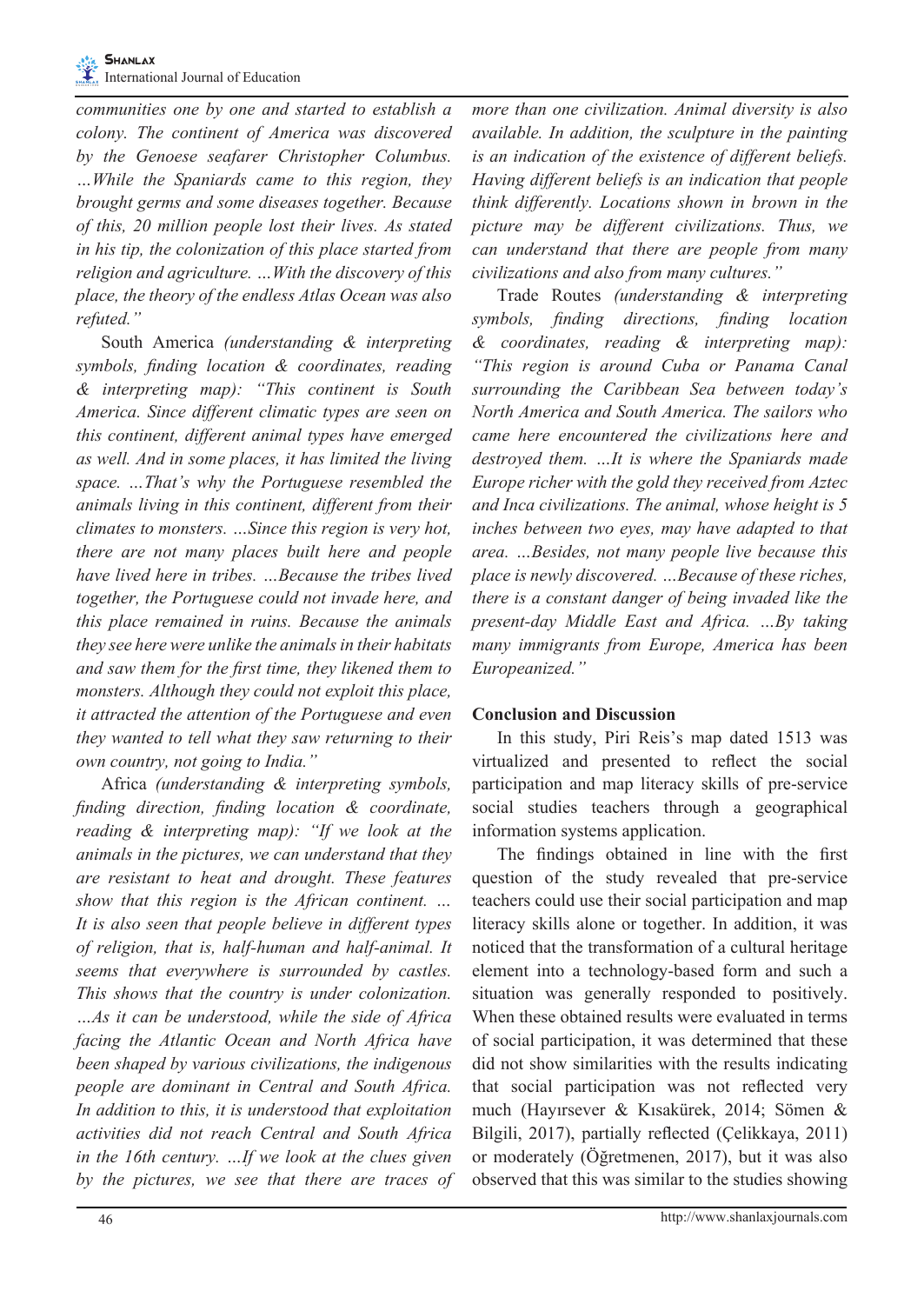that it was reflected positively (Coşkun, 2020). In terms of map literacy, it was not similar to the studies where the map literacy level was low (Koç, et al., 2017) or medium-level (Koç & Çifçi, 2016). These results revealed that two skills should be developed and reflected with special activities. Indeed, the studies carried out by Coşkun (2020) and Akengin, et al., (2016) confirmed this discussion.

The findings obtained in line with the second problem revealed that pre-service social studies teachers' level of reflecting their map literacy skills to Piri Reis's virtualized map with their social participation skills was realized at four levels according to locations. It was determined that the sub-dimensions used for North America were understanding & interpreting symbols, finding location & coordinates, measuring distance, reading  $&$  interpreting map, these were understanding  $&$ interpreting symbols, finding direction, finding location & coordinates, reading & interpreting map for Central America, understanding & interpreting symbols, finding location & coordinates, reading & interpreting map for North America, understanding & interpreting symbols, finding direction, finding location & coordinate, reading & interpreting map for Africa, and understanding & interpreting symbols, finding directions, finding location & coordinates, reading & interpreting map for trade routes. For all locations, it was determined that five sub-dimension skills as understanding &interpreting symbols, finding location& coordinates, measuring distance, finding directions, reading & interpreting maps were used. Still, the skill of using scale was not used.

## **Recommendations**

- Similar applications should be developed to support and develop skills.
- New technologies should be used for the protection, dissemination, promotion, and exploration of cultural heritage.
- Further studies should be carried out to understand the values.

## **References**

Akengin, Hamza, et al. "The Social Sciences Teachers' Opinions about Developing Map Literacy of Students." *Marmara Geographical Review*, no. 34, 2016, pp. 61-69.

- Alabaş, Çiğdem, and Selahattin Kaymakçı. "Sosyal Katılım." *Sosyal Bilgilerde Beceri Eğitimi*. Edited by Aksoy, B., et al., Pegem Akademi, 2019, pp. 493-516.
- Arıkan, Fatih, and Hasan Özgür. "The Design and Implementation of an Educational Augmented Reality Application for Logical Circuit Design." *Shanlax International Journal of Education*, vol. 9, no. 1, 2020, pp. 33-50.
- Bülent Akbaba, and Bülent Aksoy. "Sosyal Bilgilerde Beceri Eğitimi." *Sosyal Bilgilerde Beceri Eğitimi*. Edited by Aksoy, B., et al., Pegem Akademi, 2019, pp. ix-xvii.
- Çelikkaya, Tekin. "Transmission Level of Skills in the Social Studies Curriculum: Teacher's Opinions." *Kastamonu Eğitim Dergisi*, vol. 19, no. 3, 2011, pp. 969-990.
- Coşkun, Deniz. *Ortaokul Sosyal Bilgiler Dersinde ve Okul Uygulamalarında Sosyal Katılım Becerisinin Geliştirilmesi Sürecinin Değerlendirilmesi*. Pamukkale University, 2020.
- Hayirsever, Fahriye, and Mehmet Ali Kısakürek. "Evaluation of Social Studies Textbook in Terms of the Aimed Skills to be Acquired by Students According to the Primary School Curriculum." *Uluslararası Eğitim Programları ve Öğretim Çalışmaları Dergisi*, vol. 4, no. 8, 2014, pp. 23-42.
- İnan, Afet. *Piri Reis'in Hayatı ve Eserleri*. Türk Tarih Kurumu, 2018.
- İneç, Z.F. *Web based Geographical Information System Application in Social Studies Education*. Erzincan University, 2012.
- İneç, Zekeriya Fatih, and Erdal Akpinar. "A Web Based Geographical Information System Application: Seyyah." *Erzincan University Journal of Education Faculty*, vol. 14, no. 2, 2012, pp. 111-130.
- İneç, Zekeriya Fatih, and Erdal Akpınar. "Digitizing and Interpreting the World Map Drawn by Kashgarli Mahmud: Constructing Information Using Evidence Based Political Literacy." *Review of International Geographical Education*, vol. 10, no. 3, 2020, pp. 301-327.